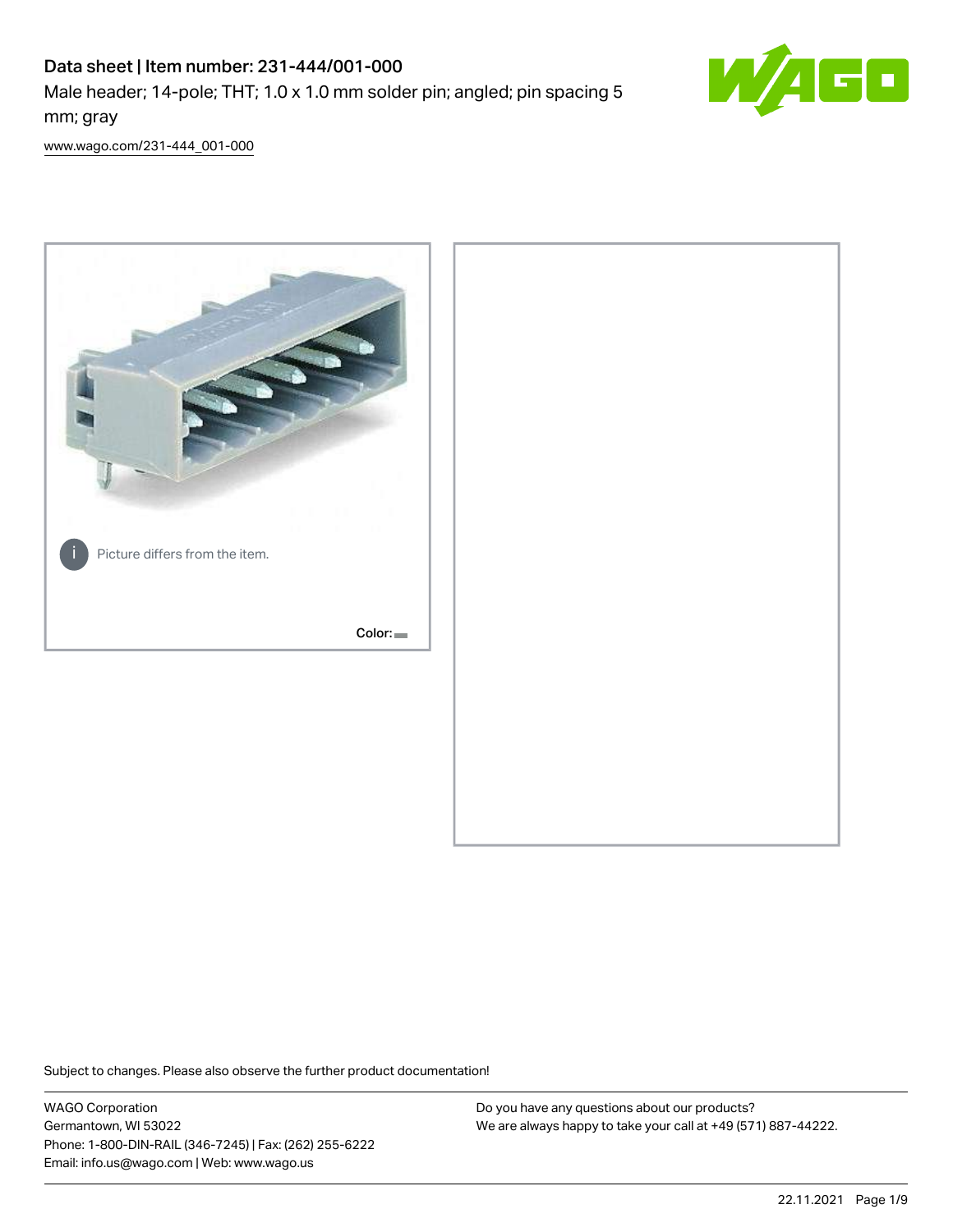



```
L = (pole no. -1) x pin spacing +8.2 mm
```
 $L_1 = L + 5$  mm

```
L_2 = L_1 + 7.4 mm
```
#### Item description

- Horizontal or vertical PCB mounting via straight or angled solder pins  $\blacksquare$
- $\blacksquare$ Pin cross-section: 1 x 1 mm
- **With coding fingers**

Subject to changes. Please also observe the further product documentation! Data

WAGO Corporation Germantown, WI 53022 Phone: 1-800-DIN-RAIL (346-7245) | Fax: (262) 255-6222 Email: info.us@wago.com | Web: www.wago.us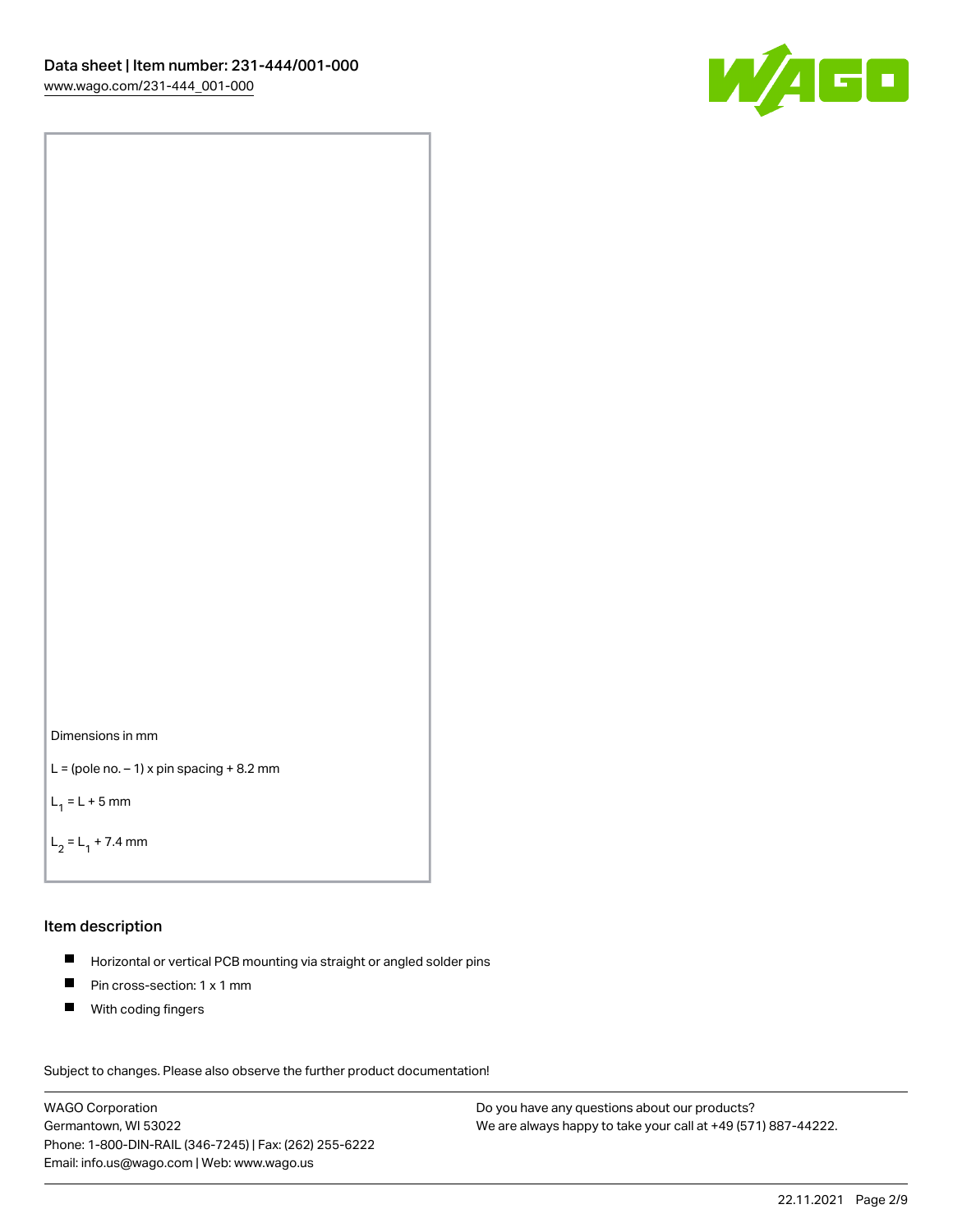

## Data Notes

| Safety information 1 | The <i>MCS – MULTI CONNECTION SYSTEM</i> includes connectors<br>without breaking capacity in accordance with DIN EN 61984. When<br>used as intended, these connectors must not be connected<br>/disconnected when live or under load. The circuit design should<br>ensure header pins, which can be touched, are not live when<br>unmated. |
|----------------------|--------------------------------------------------------------------------------------------------------------------------------------------------------------------------------------------------------------------------------------------------------------------------------------------------------------------------------------------|
| Variants:            | Other pole numbers<br>3.8 mm pin projection for male headers with straight solder pins<br>Gold-plated or partially gold-plated contact surfaces<br>Other versions (or variants) can be requested from WAGO Sales or<br>configured at https://configurator.wago.com/                                                                        |

# Electrical data

## IEC Approvals

| Ratings per                 | IEC/EN 60664-1                                                        |
|-----------------------------|-----------------------------------------------------------------------|
| Rated voltage (III / 3)     | 320 V                                                                 |
| Rated surge voltage (III/3) | 4 <sub>kV</sub>                                                       |
| Rated voltage (III/2)       | 320 V                                                                 |
| Rated surge voltage (III/2) | 4 <sub>kV</sub>                                                       |
| Nominal voltage (II/2)      | 630 V                                                                 |
| Rated surge voltage (II/2)  | 4 <sub>k</sub> V                                                      |
| Rated current               | 12A                                                                   |
| Legend (ratings)            | $(III / 2)$ $\triangle$ Overvoltage category III / Pollution degree 2 |

## UL Approvals

| Approvals per                  | UL 1059 |
|--------------------------------|---------|
| Rated voltage UL (Use Group B) | 300 V   |
| Rated current UL (Use Group B) | 10 A    |
| Rated voltage UL (Use Group D) | 300 V   |
| Rated current UL (Use Group D) | 10 A    |

### Ratings per UL

| Rated voltage UL 1977 | 600 V |
|-----------------------|-------|
| Rated current UL 1977 |       |

Subject to changes. Please also observe the further product documentation!

| <b>WAGO Corporation</b>                                | Do you have any questions about our products?                 |
|--------------------------------------------------------|---------------------------------------------------------------|
| Germantown, WI 53022                                   | We are always happy to take your call at +49 (571) 887-44222. |
| Phone: 1-800-DIN-RAIL (346-7245)   Fax: (262) 255-6222 |                                                               |
| Email: info.us@wago.com   Web: www.wago.us             |                                                               |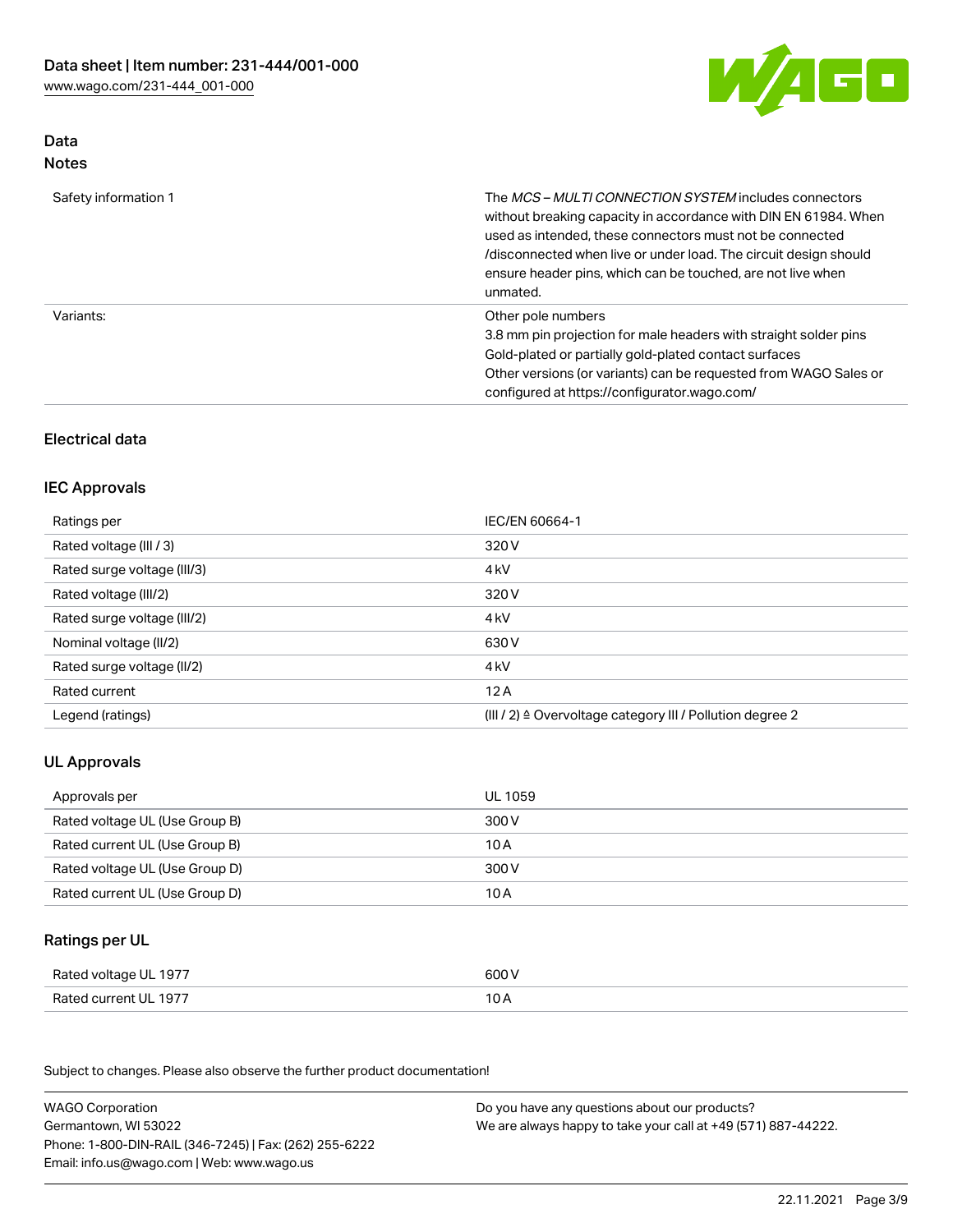

## CSA Approvals

| Approvals per                   | CSA   |
|---------------------------------|-------|
| Rated voltage CSA (Use Group B) | 300 V |
| Rated current CSA (Use Group B) | 10 A  |
| Rated voltage CSA (Use Group D) | 300 V |
| Rated current CSA (Use Group D) | 10 A  |

# Connection data

| Total number of potentials | 14 |
|----------------------------|----|
| Number of connection types |    |
| Number of levels           |    |

#### Connection 1

| Number of poles |  |
|-----------------|--|
|                 |  |

# Physical data

| Pin spacing                          | 5 mm / 0.197 inch    |
|--------------------------------------|----------------------|
| Width                                | 73.2 mm / 2.882 inch |
| Height                               | 12.2 mm / 0.48 inch  |
| Height from the surface              | 8.4 mm / 0.331 inch  |
| Depth                                | 12 mm / 0.472 inch   |
| Solder pin length                    | 3.8 <sub>mm</sub>    |
| Solder pin dimensions                | $1 \times 1$ mm      |
| Drilled hole diameter with tolerance | $1.4$ $(+0.1)$ mm    |

## Plug-in connection

| Contact type (pluggable connector) | Male connector/plug |
|------------------------------------|---------------------|
| Connector (connection type)        | for PCB             |
| Mismating protection               | No                  |
| Mating direction to the PCB        | 0°                  |
| Locking of plug-in connection      | Without             |

### PCB contact

| PCB Contact            |                                          |
|------------------------|------------------------------------------|
| Solder pin arrangement | over the entire male connector (in-line) |

Subject to changes. Please also observe the further product documentation!

| <b>WAGO Corporation</b>                                | Do you have any questions about our products?                 |
|--------------------------------------------------------|---------------------------------------------------------------|
| Germantown, WI 53022                                   | We are always happy to take your call at +49 (571) 887-44222. |
| Phone: 1-800-DIN-RAIL (346-7245)   Fax: (262) 255-6222 |                                                               |
| Email: info.us@wago.com   Web: www.wago.us             |                                                               |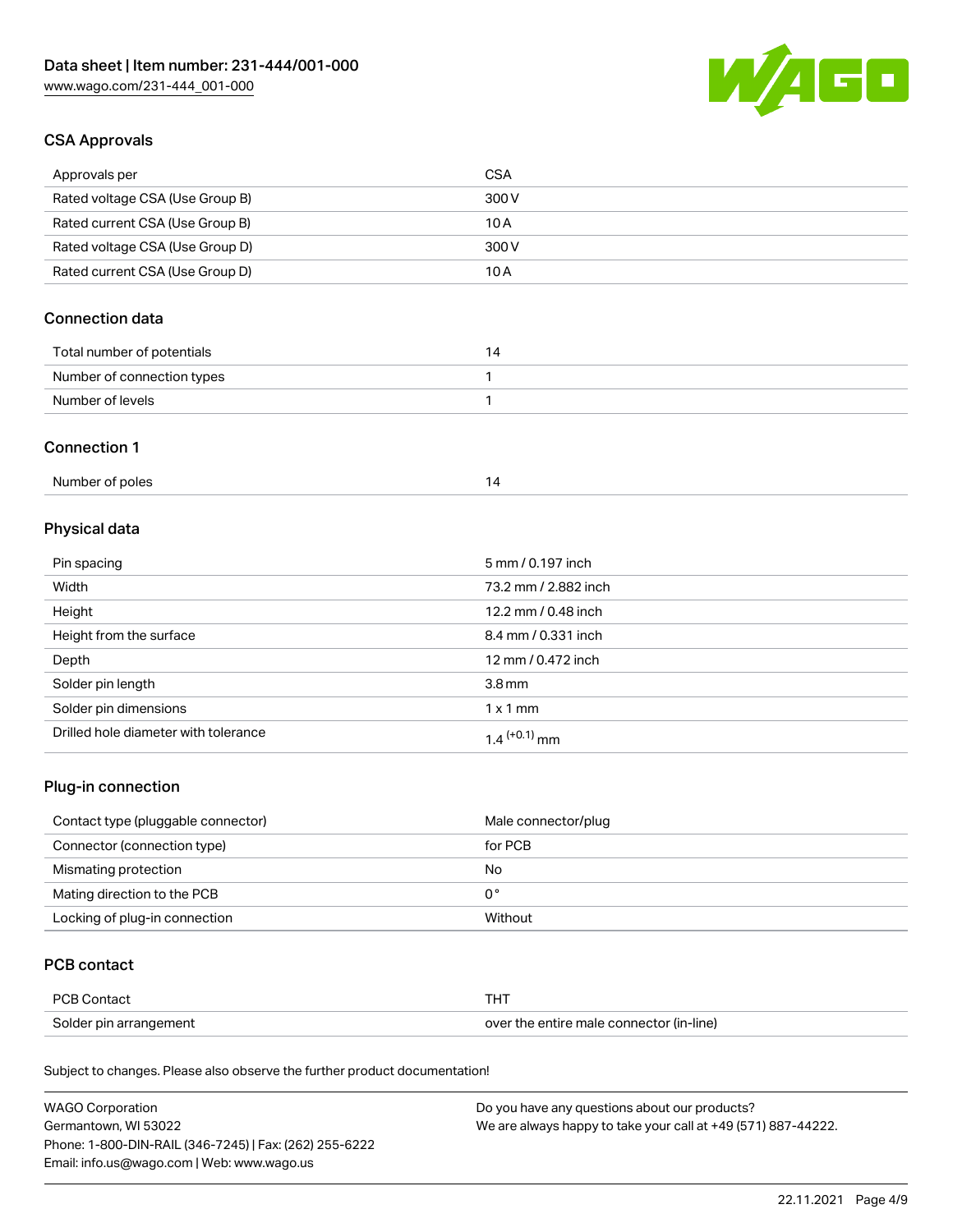

Number of solder pins per potential 1

#### Material data

| Color                       | gray                                   |
|-----------------------------|----------------------------------------|
| Material group              |                                        |
| Insulation material         | Polyamide (PA66)                       |
| Flammability class per UL94 | V <sub>0</sub>                         |
| Contact material            | Electrolytic copper (E <sub>Cu</sub> ) |
| Contact plating             | tin-plated                             |
| Fire load                   | 0.081 MJ                               |
| Weight                      | 4.5 <sub>g</sub>                       |

#### Environmental requirements

Limit temperature range  $-60... +100$  °C

#### Commercial data

| Product Group         | 3 (Multi Conn. System) |
|-----------------------|------------------------|
| PU (SPU)              | 50 Stück               |
| Packaging type        | box                    |
| Country of origin     | PL                     |
| <b>GTIN</b>           | 4044918866439          |
| Customs tariff number | 8536694040             |

### Approvals / Certificates

#### Country specific Approvals

| Logo | Approval                               | <b>Additional Approval Text</b> | Certificate<br>name |
|------|----------------------------------------|---------------------------------|---------------------|
|      | CВ<br>DEKRA Certification B.V.         | IEC 61984                       | NL-39756            |
|      | <b>CSA</b><br>DEKRA Certification B.V. | C <sub>22.2</sub>               | LR 18677-<br>25     |

#### Ship Approvals

|      | <b>ABS</b> |                          | 19-  |
|------|------------|--------------------------|------|
| LOQO | Approval   | Additional Approval Text | name |
|      |            |                          |      |

Subject to changes. Please also observe the further product documentation!

| WAGO Corporation                                       | Do you have any questions about our products?                 |
|--------------------------------------------------------|---------------------------------------------------------------|
| Germantown, WI 53022                                   | We are always happy to take your call at +49 (571) 887-44222. |
| Phone: 1-800-DIN-RAIL (346-7245)   Fax: (262) 255-6222 |                                                               |
| Email: info.us@wago.com   Web: www.wago.us             |                                                               |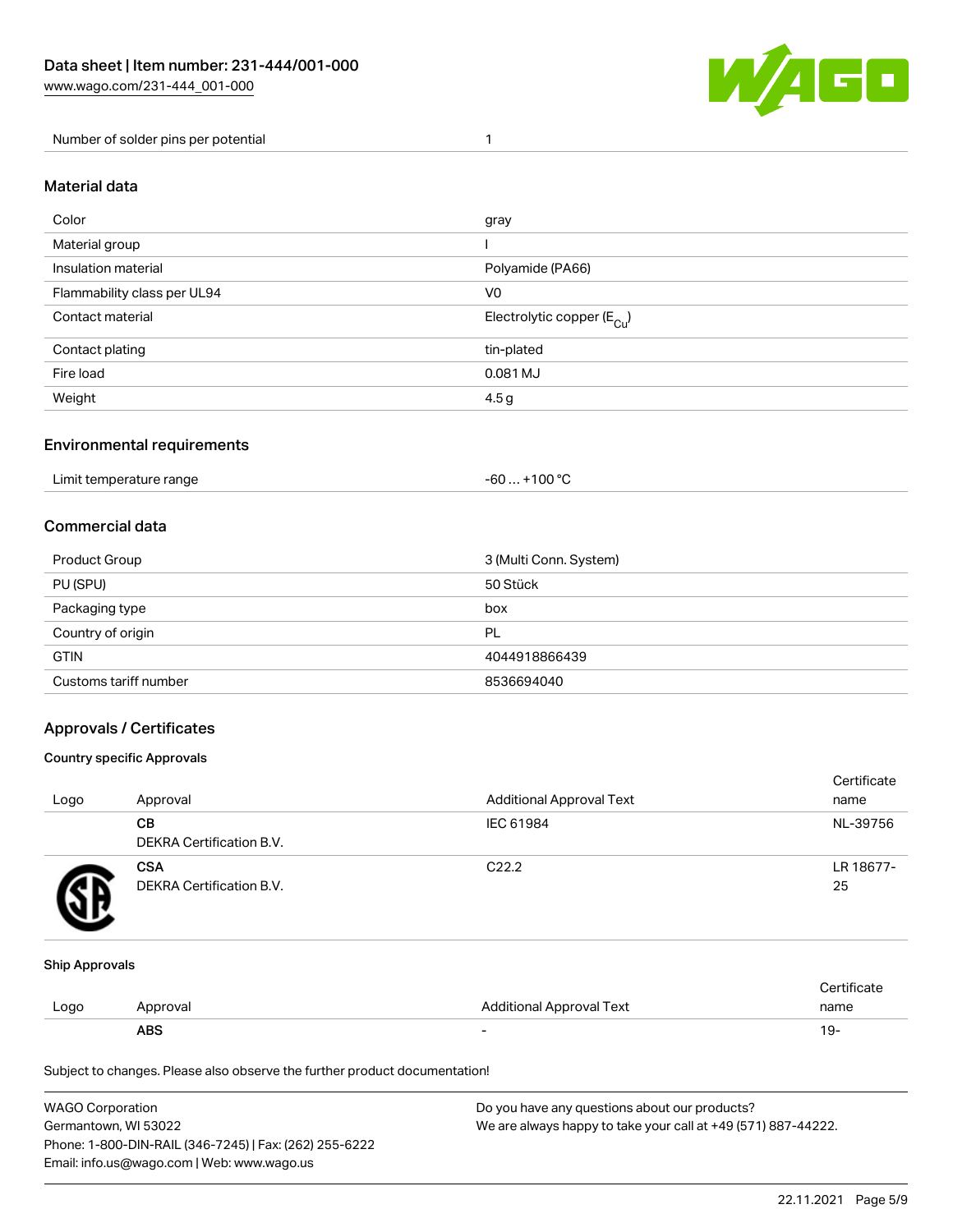[www.wago.com/231-444\\_001-000](http://www.wago.com/231-444_001-000)



| ABS                 | American Bureau of Shipping            |                                 | HG1869876-<br><b>PDA</b> |
|---------------------|----------------------------------------|---------------------------------|--------------------------|
|                     | BV                                     | IEC 60998                       | 11915/D0                 |
|                     | Bureau Veritas S.A.                    |                                 | BV                       |
| <b>BUREAU</b>       |                                        |                                 |                          |
|                     | <b>DNV GL</b>                          |                                 | TAE000016Z               |
|                     | Det Norske Veritas, Germanischer Lloyd |                                 |                          |
| <b>UL-Approvals</b> |                                        |                                 |                          |
|                     |                                        |                                 | Certificate              |
| Logo                | Approval                               | <b>Additional Approval Text</b> | name                     |
|                     | UL                                     | <b>UL 1059</b>                  | E45172                   |
|                     | Underwriters Laboratories Inc.         |                                 |                          |

UR Underwriters Laboratories Inc. UL 1977 E45171

## Counterpart

|                                                                            | Item no.231-114/026-000<br>Female plug; 14-pole; 12 AWG max; pin spacing 5 mm; 1 conductor per pole; gray                                                                                              | www.wago.com/231-114<br>$1026 - 000$  |  |
|----------------------------------------------------------------------------|--------------------------------------------------------------------------------------------------------------------------------------------------------------------------------------------------------|---------------------------------------|--|
|                                                                            | Item no.231-2114/026-000<br>2-conductor female connector; Push-in CAGE CLAMP <sup>®</sup> ; 2.5 mm <sup>2</sup> ; Pin spacing 5 mm; 14-pole; with<br>integrated end plate; 2,50 mm <sup>2</sup> ; gray | www.wago.com/231-2114<br>/026-000     |  |
|                                                                            | Item no.231-2114/037-000<br>2-conductor female connector; Push-in CAGE CLAMP <sup>®</sup> ; 2.5 mm <sup>2</sup> ; Pin spacing 5 mm; 14-pole; Lateral<br>locking levers; 2,50 mm <sup>2</sup> ; gray    | www.wago.com/231-2114<br>/037-000     |  |
|                                                                            | Item no.2231-114/026-000<br>Female plug; 14-pole; push-button; 12 AWG max; pin spacing 5 mm; 1-conductor per pole; gray                                                                                | www.wago.com/2231-114<br>$1026 - 000$ |  |
|                                                                            | Item no.2231-114/031-000<br>Female plug; 14-pole; push-button; mounting flange; 12 AWG max; pin spacing 5 mm; 1-conductor per<br>pole; gray                                                            | www.wago.com/2231-114<br>$/031 - 000$ |  |
|                                                                            | Item no.2231-114/037-000<br>Female plug; 14-pole; push-button; locking lever; 12 AWG max; pin spacing 5 mm; 1-conductor per pole;<br>gray                                                              | www.wago.com/2231-114<br>/037-000     |  |
|                                                                            | Item no.2231-114/102-000                                                                                                                                                                               | www.wago.com/2231-114                 |  |
| Subject to changes. Please also observe the further product documentation! |                                                                                                                                                                                                        |                                       |  |

WAGO Corporation Germantown, WI 53022 Phone: 1-800-DIN-RAIL (346-7245) | Fax: (262) 255-6222 Email: info.us@wago.com | Web: www.wago.us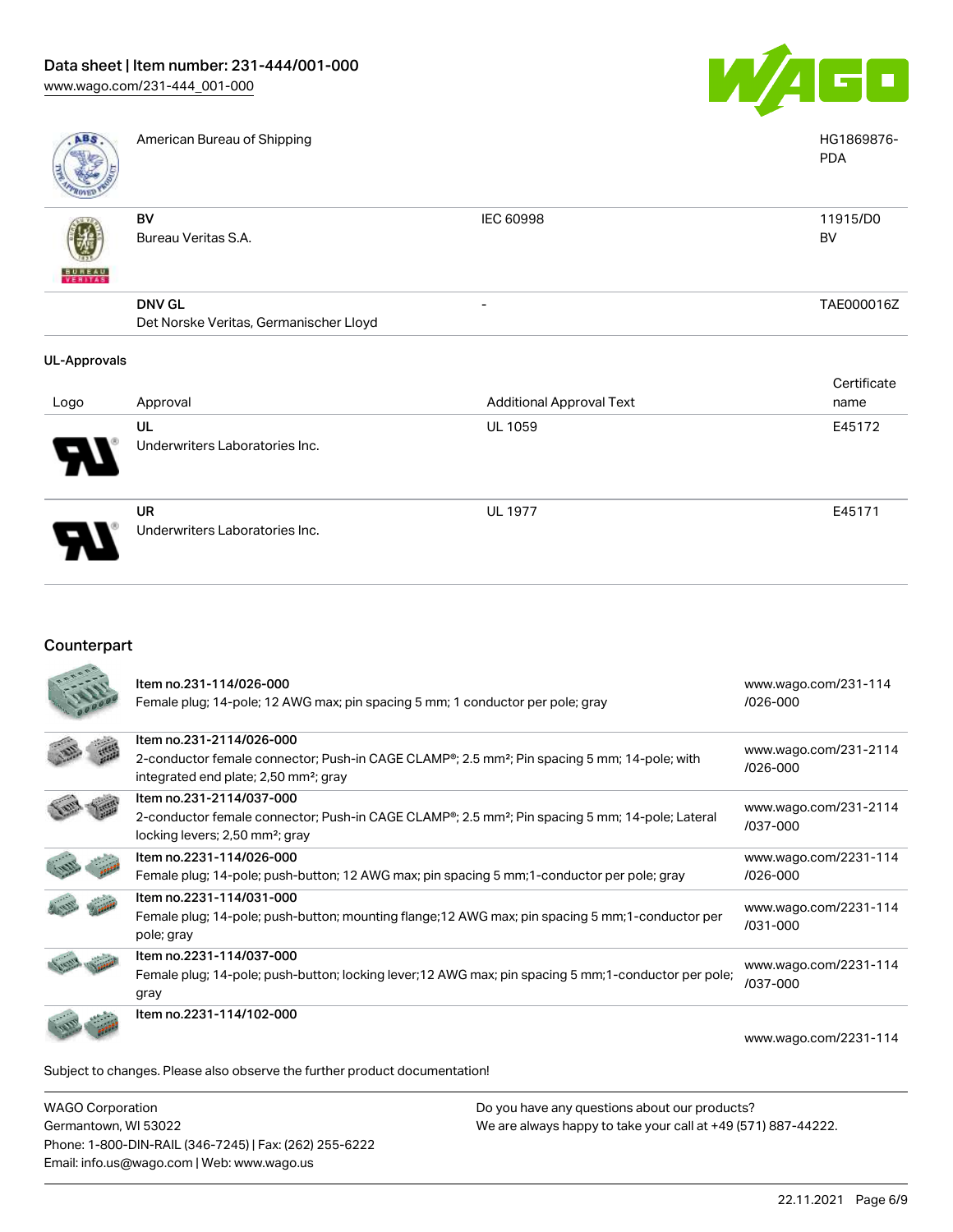# Data sheet | Item number: 231-444/001-000

[www.wago.com/231-444\\_001-000](http://www.wago.com/231-444_001-000)



|   | Female plug; 14-pole; push-button; with integrated end plate; 12 AWG max; pin spacing 5 mm; 1-<br>conductor per pole; gray                                                 | /102-000                         |
|---|----------------------------------------------------------------------------------------------------------------------------------------------------------------------------|----------------------------------|
|   | Item no.231-114/027-000<br>Female plug; 14-pole; mounting flange with reinforcing strip; 12 AWG max; pin spacing 5 mm; 1<br>conductor per pole; gray                       | www.wago.com/231-114<br>/027-000 |
|   | Item no.231-114/031-000                                                                                                                                                    | www.wago.com/231-114             |
|   | Female plug; 14-pole; mounting flange; 12 AWG max; pin spacing 5 mm; 1 conductor per pole; gray                                                                            | /031-000                         |
|   | Item no.231-114/037-000<br>Female plug; 14-pole; locking lever; 12 AWG max; pin spacing 5 mm; 1 conductor per pole; gray                                                   | www.wago.com/231-114<br>/037-000 |
|   | Item no.231-114/102-000<br>Female plug; 14-pole; with integrated end plate; 12 AWG max; pin spacing 5 mm; 1 conductor per pole;<br>gray                                    | www.wago.com/231-114<br>/102-000 |
|   | Item no.232-114/026-000<br>1-conductor female connector, angled; CAGE CLAMP <sup>®</sup> ; 2.5 mm <sup>2</sup> ; Pin spacing 5 mm; 14-pole; 2,50 mm <sup>2</sup> ;<br>gray | www.wago.com/232-114<br>/026-000 |
| 僞 | Item no.232-214/026-000<br>1-conductor female connector, angled; CAGE CLAMP <sup>®</sup> ; 2.5 mm <sup>2</sup> ; Pin spacing 5 mm; 14-pole; 2,50 mm <sup>2</sup> ;<br>gray | www.wago.com/232-214<br>/026-000 |

#### Optional accessories

#### Coding

| Intermediate plate |                                                                  |                      |
|--------------------|------------------------------------------------------------------|----------------------|
|                    | Item no.: 231-500<br>Spacer; for formation of groups; light gray | www.wago.com/231-500 |
| Coding             |                                                                  |                      |
|                    | Item no.: 231-129<br>Coding key; snap-on type; light gray        | www.wago.com/231-129 |
|                    |                                                                  |                      |

## Downloads Documentation

#### Additional Information

| Technical explanations                                                     | 2019 Apr 3                                    | pdf<br>2.0 MB | Download |
|----------------------------------------------------------------------------|-----------------------------------------------|---------------|----------|
|                                                                            |                                               |               |          |
| <b>CAD files</b>                                                           |                                               |               |          |
| CAD data                                                                   |                                               |               |          |
| 2D/3D Models 231-444/001-000                                               |                                               | URL           | Download |
| Subject to changes. Please also observe the further product documentation! |                                               |               |          |
| $MADO$ Carporation                                                         | Do vou boyo any quastions about our producto? |               |          |

WAGO Corporation Germantown, WI 53022 Phone: 1-800-DIN-RAIL (346-7245) | Fax: (262) 255-6222 Email: info.us@wago.com | Web: www.wago.us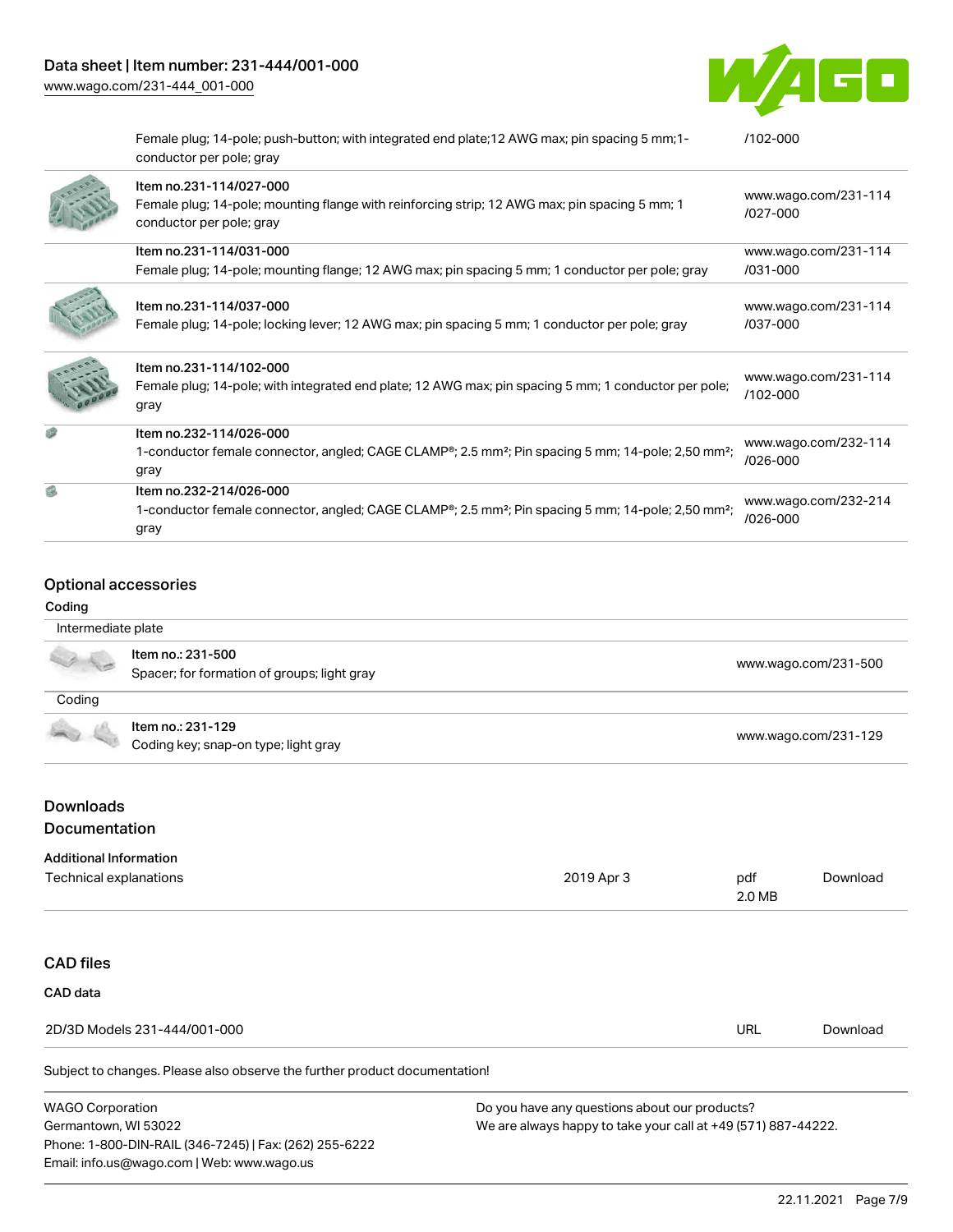

#### CAE data

| EPLAN Data Portal 231-444/001-000                                                                                                                                      | URL        | Download |
|------------------------------------------------------------------------------------------------------------------------------------------------------------------------|------------|----------|
| ZUKEN Portal 231-444/001-000                                                                                                                                           | <b>URL</b> | Download |
| EPLAN Data Portal 231-444/001-000                                                                                                                                      | <b>URL</b> | Download |
| PCB Design                                                                                                                                                             |            |          |
| Symbol and Footprint 231-444/001-000                                                                                                                                   | URL        | Download |
| CAx data for your PCB design, consisting of "schematic symbols and PCB footprints",<br>allow easy integration of the WAGO component into your development environment. |            |          |
| Supported formats:                                                                                                                                                     |            |          |
| ш<br>Accel EDA 14 & 15                                                                                                                                                 |            |          |
| ш<br>Altium 6 to current version                                                                                                                                       |            |          |
| ш<br>Cadence Allegro                                                                                                                                                   |            |          |
| ш<br>DesignSpark                                                                                                                                                       |            |          |
| ш<br>Eagle Libraries                                                                                                                                                   |            |          |
| ш<br>KiCad                                                                                                                                                             |            |          |
| ш<br><b>Mentor Graphics BoardStation</b>                                                                                                                               |            |          |
| ш<br>Mentor Graphics Design Architect                                                                                                                                  |            |          |
| ш<br>Mentor Graphics Design Expedition 99 and 2000                                                                                                                     |            |          |
| ц<br>OrCAD 9.X PCB and Capture                                                                                                                                         |            |          |
| ш<br>PADS PowerPCB 3, 3.5, 4.X, and 5.X                                                                                                                                |            |          |
| ш<br>PADS PowerPCB and PowerLogic 3.0                                                                                                                                  |            |          |
| ш<br>PCAD 2000, 2001, 2002, 2004, and 2006                                                                                                                             |            |          |
| ш<br>Pulsonix 8.5 or newer                                                                                                                                             |            |          |
| ш<br><b>STL</b>                                                                                                                                                        |            |          |
| П<br>3D STEP                                                                                                                                                           |            |          |
| ш<br><b>TARGET 3001!</b>                                                                                                                                               |            |          |
| View Logic ViewDraw                                                                                                                                                    |            |          |
| Quadcept                                                                                                                                                               |            |          |
| Zuken CadStar 3 and 4                                                                                                                                                  |            |          |
| П<br>Zuken CR-5000 and CR-8000                                                                                                                                         |            |          |
| PCB Component Libraries (EDA), PCB CAD Library Ultra Librarian                                                                                                         |            |          |

Subject to changes. Please also observe the further product documentation!

WAGO Corporation Germantown, WI 53022 Phone: 1-800-DIN-RAIL (346-7245) | Fax: (262) 255-6222 Email: info.us@wago.com | Web: www.wago.us